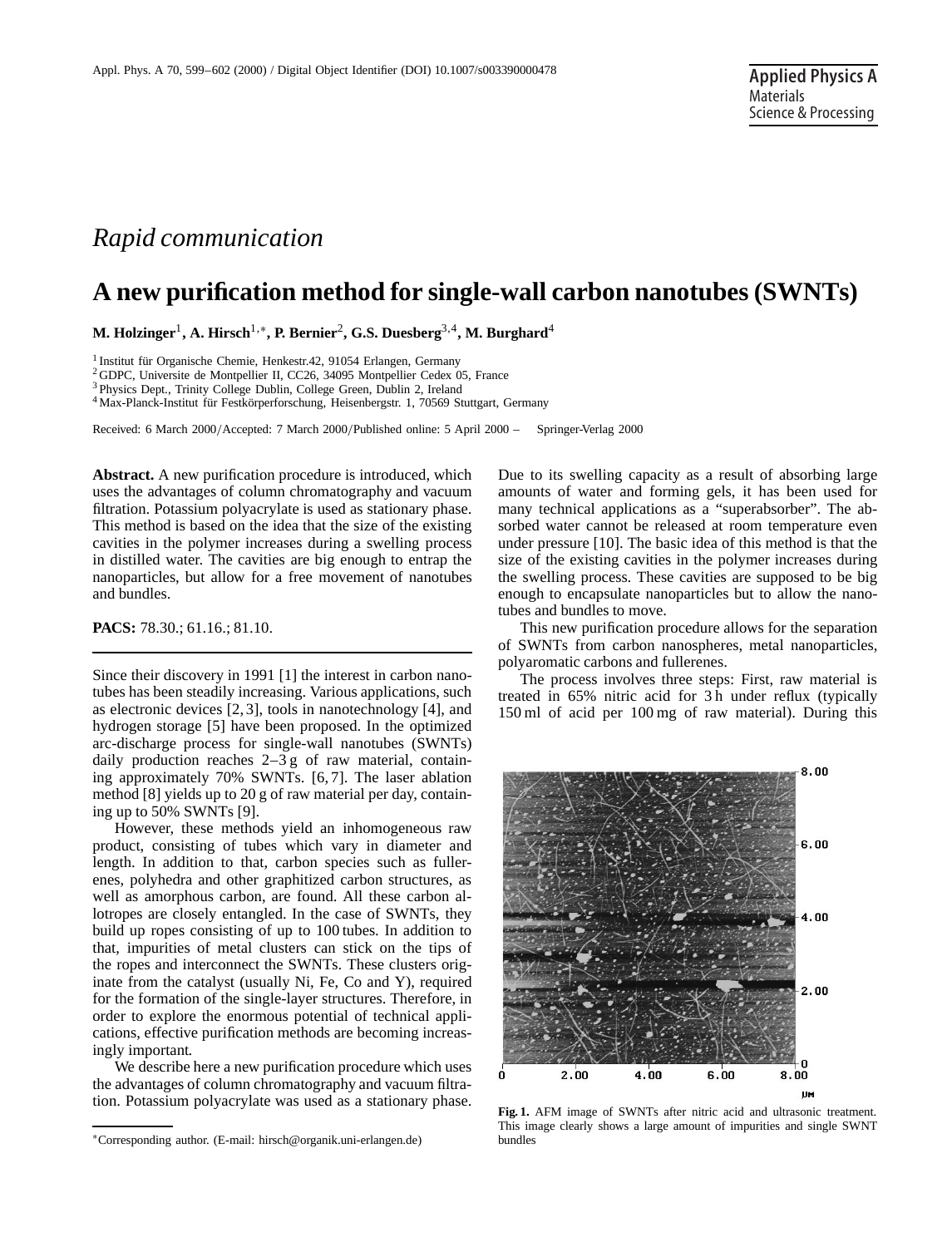

**Fig. 2.** Schematic representation of the chromatographic purification setup

time a weight loss of about 20% occurs. After the black solution is centrifuged, a black sediment remains at the bottom of the centrifuge jar. The clear brownish-yellow supernatant acid is decanted off. The sediment still contains substantial amounts of trapped acid, which is removed by repeated re-suspension of the sediment in distilled water, then centrifuging and decanting the supernatant liquid. After these successive washing/centrifugation cycles the liquid phase becomes somewhat less acidic. The supernatant liquid (following centrifugation) becomes first colorless and then increasingly dark. Although this solution is still acidic (about pH 1) it is combined with the following fractions because of the presence of SWNTs. The remaining sediment is dispersed in distilled water by treating it with between two and three short (0.5-s) ultrasonic pulses. This results in the formation of a weakly acidic (pH 3–4) suspension containing roughly 1 mg of only SWNTs and nanoparticles per milliliter of distilled water. After this step most of the metal catalyst is removed. For permanent storage the solution was brought to pH 8–9 by using potassium carbonate. This causes an increasing repulsive interaction between the resulting carboxylic groups of the oxidized SWNTs, which are discussed below. The next step is the treatment of the SWNTs with an ultrasonic tip for about 1 min. This treatment reduces the nanoparticles to smaller pieces, while tubes and bundles are also smashed. But finally the difference in size between SWNTs and degraded particles increases (Fig. 1).

The final and most important step is the elution of the suspension through a column filled with potassium polyacrylate swollen in distilled water. When dry 99% of the particles of the cross-linked polymer are smaller than  $1 \mu m$ . The particle size increases by about 300 times during the swelling process. This creates small hollows which are big enough to entrap nanoparticles as well as SWNTs and bundles of comparable size. The height of this column is about 6–7 cm. It depends on the diameter how much material can be loaded. In general, 1 ml of a 1-g/l aqueous SWNT dispersion per 15 ml of swollen potassium polyacrylate was found to be the optimum ratio to obtain SWNTs of high purity. In Fig. 2, the principle of our method is outlined schematically. In contrast to normal chromatographic procedures, which often use high pressure for elution, vacuum is applied in order to sqeeze the swollen polymer particles like a sponge.

SWNTs that are so big that they cannot be entrapped within the cavities can move freely and elute in high quantities (more than 40 % mass) as the first fraction. The remaining material contains a large portion of SWNT fractions of lower quality which can be washed out again by swelling the gel with distilled water and pumping repeatedly. Most of the degraded material remains in the cavities.

To test the effectiveness of this procedure several runs were carried out and the products were characterized, especially with AFM. For this purpose, the various fractions were deposited on surface-modified silicon wafers. Figure 3 shows a representative AFM image of the first fraction collected.

After repeated swelling of the gel with distilled water and pumping, the higher fractions elute. They contain more nanoparticles and degradation products, as exemplified in Fig. 4 for fraction 2.

Raman spectra were recorded to further characterize the purification process in bulk [11]. Evidence of a possible chemical modification of the SWNTs via oxidation of the carbon framework can be expected [12]. The D-line at around 1340 cm−<sup>1</sup> and the G-line, centered at 1560 cm−1, are attributed to impurities and the SWNTs, respectively [11, 13]. Their relative intensities provide an indication of the purity.



**Fig. 3.** AFM image of the first fraction. It shows a large number of SWNT bundles and only a very small amount of impurities (*single dots*). These impurities mostly consist of amorphous carbon, but there is also the possibility of catalyst particles still existing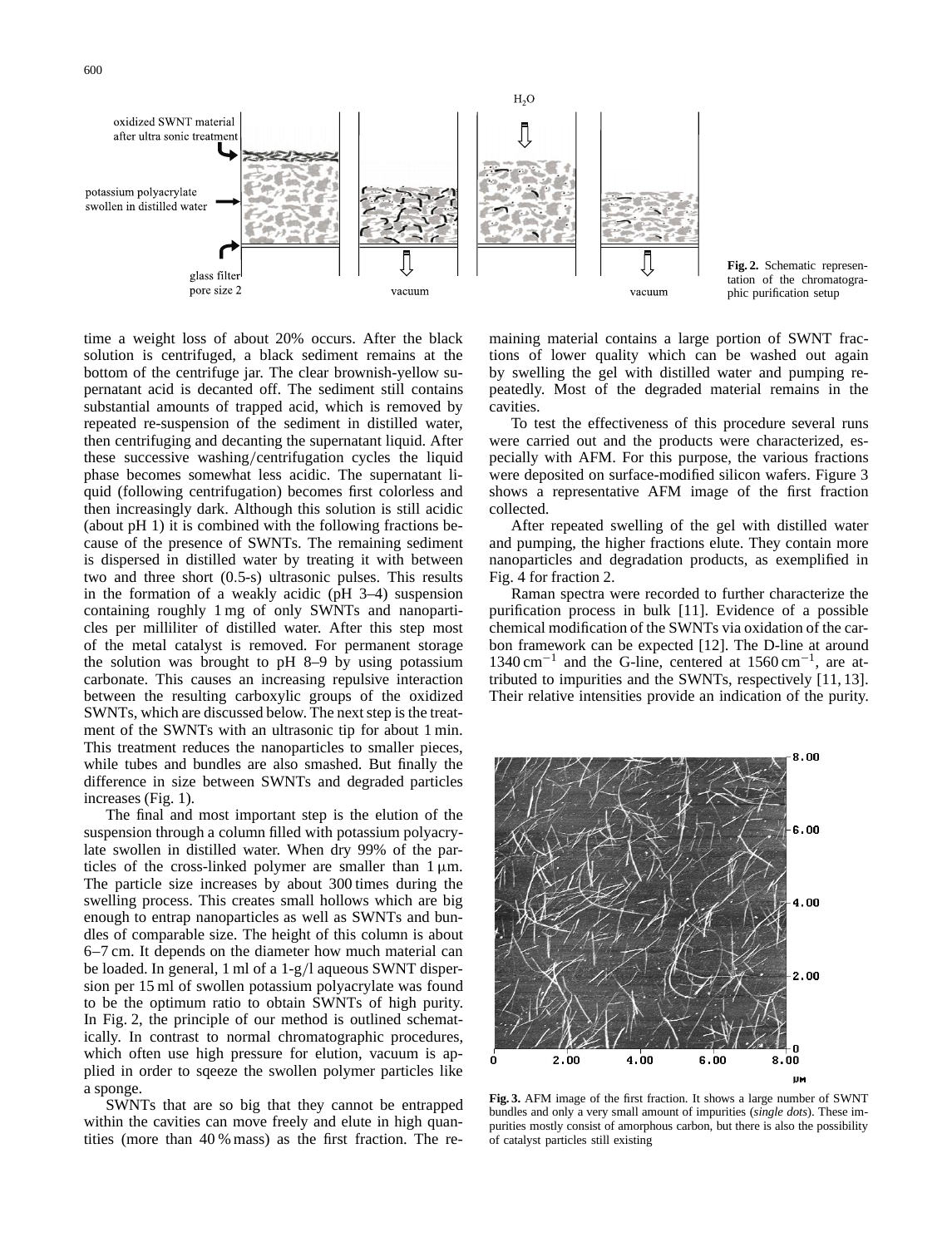

**Fig. 4.** AFM image of the second fraction



**Fig. 5.** Raman spectra of the two collected fractions. The different intensities of the G-line at about 1560 cm−<sup>1</sup> compared to the similar intensities of the D-line at 1342 cm−<sup>1</sup> indicate the purities of the collected fractions. Both peaks are also seen in the spectra of raw material (see Fig. 6) but in different ratios

However, it is not possible to use these results as an absolute value, because the intensities depend on many different factors, for example resonant enhancement effects [13]. Figure 5 shows the Raman spectra of the first two fractions, scaled to the intensity of the D-line. A lower SWNT content in the second fraction is apparent from the smaller intensity of the G-line.

Compared with the Raman spectrum of this purified SWNT, the raw material shows a more distinct splitting of the G-line as expected for pristine material (Fig. 6) [14]. According to Pimenta et al. [15] the pronounced modes at around  $1540 \text{ cm}^{-1}$  originate from metallic SWNTs, which are resonantly enhanced for excitation with an energy of  $\approx$  1.9 eV. However, in the spectrum of the oxidized fractions the low energy modes of the G-line around  $1540 \text{ cm}^{-1}$  are only barely visible and the other modes are upshifted. These



**Fig. 6.** Raman spectrum of raw material. The relatively high ratio between the D- and G-line intensity is attributed to the larger content of amorphous carbon as compared to the purified material

changes upon oxidation indicate the loss of metallic character due to functionalization or a selective decomposition of metallic SWNTs. The additional contribution to the large broad peak of disordered carbon at around 1340 cm−<sup>1</sup> (Dline) in the spectrum of the oxidized SWNTs, might originate from disordered or carboxylated carbon, which is formed on oxidation.

In conclusion, we have presented AFM and Raman spectroscopic measurements as evidence of SWNT separation from the different carbon species, as well as metal particles, using a new and simple purification procedure which takes advantage of both column chromatography and vacuum filtration. The complete procedure comprises three steps:

- Oxidation to remove catalyst particles, fullerenes and diminish amorphous carbon.
- Ultrasonic treatment to decompose nanoparticles, as well as SWNT ropes. In doing so, the difference in size between particles and SWNTs increases.
- Purification of the resulting material by vacuum filtration using potassium polyacrylate as a stationary phase.

This very simple procedure requires no expensive filter systems nor appliances and it enables the purification of large amounts of raw material within hours. This simple but effective procedure requires no expensive filter systems nor appliances, and it allows to purify large amounts of raw material within hours.

During purification, the SWNTs are provided with carboxylic groups which represent a suitable basis for further chemical derivatization.

## **References**

- 1. S. Iijima: Nature **354**, 56 (1991)
- 2. W.A. de Heer, J.M. Bonard, K. Fauth, A. Châtelain, L. Forrò, D. Ugrate: Adv. Mater. **9**, 87 (1997)
- 3. S.J. Tans, M.H. Devoret, H. Dai, A. Thess, R.E. Smalley, L.J. Geerligs, C. Dekker: Nature **386**, 474 (1997)
- 4. H. Dai, J.H. Hafner, A.G. Rinzler, D.T. Colbert, R.E. Smalley: Nature **384**, 147 (1996)